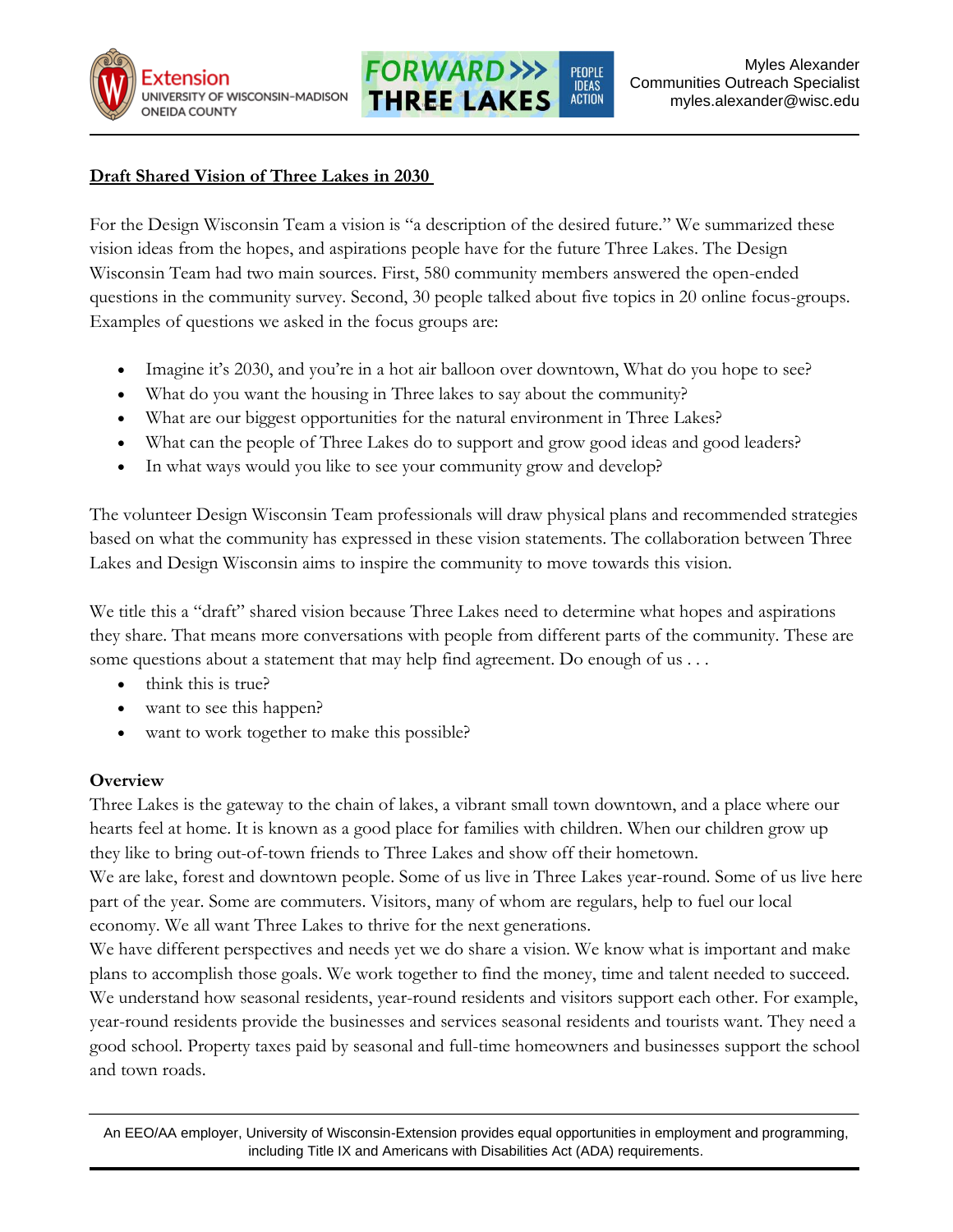

Three Lakes is what happens when you have a nice small town with strong schools among healthy lakes within the beautiful Northwoods. It is cherished and sustained by a variety of friendly people enjoying our unique natural environment and working together to build community.

## **Growth and Development**

We have a reputation for care. We care for our land, lakes and downtown. We care for each other. We care enough to work together. Collaboration by Town government, civic organizations and businesses make it possible to grow in creative, well managed ways. We set goals as a community and achieve them. For example, we built the aquatic center with provisions for future maintenance. We help new businesses succeed and existing businesses grow.

Our reputation of small town caring and our healthy natural environment attracts new families to Three Lakes every year. The parents take a job in town, work remotely or start a business here. The children thrive in our high quality school. Everyone enjoys the outdoors in many ways in each season. We make new residents feel welcomed in our community.

### **Housing**

Three Lakes has a variety of home types in different locations around town. The new families and single people find quality homes. The homes meet the needs of people across all incomes and ages, and respect our natural environment. Those needs include:

- Broadband internet and cell phone service
- Affordable
- Standard amenities such as garage and storage for rental homes
- Care options at housing for elders

Well kept homes and our attractive and active downtown compliment each other in ways everyone can feel at home in Three Lakes.

#### **Natural Environment**

The lakes and forest are why we are here. We welcome visitors and encourage one another to enjoy the lakes and woods in many different ways.

Collaboration among organizations such as the Three Lakes Waterfront and the Fish and Wildlife Improvement associations help us protect and enjoy our lakes, and encourage land stewardship, water safety and good water quality. Residents and visitors cherish the woods and the bears, deer, wolves, turtles and other wildlife that also make Three Lakes home. The Town (Plan Commission) works with property owners to maximize the environmental and community benefits of development and redevelopment. Our environmental stewardship education ranges from neighbor-to-neighbor conversations to information and wayfinding kiosks at key locations around the whole 99 square miles. Residents and visitors understand the importance of protecting our natural environment and learn how to live with nature for our continued enjoyment and to protect our property investments. We work with county officials and state agencies to fund landowner education and enforcement.